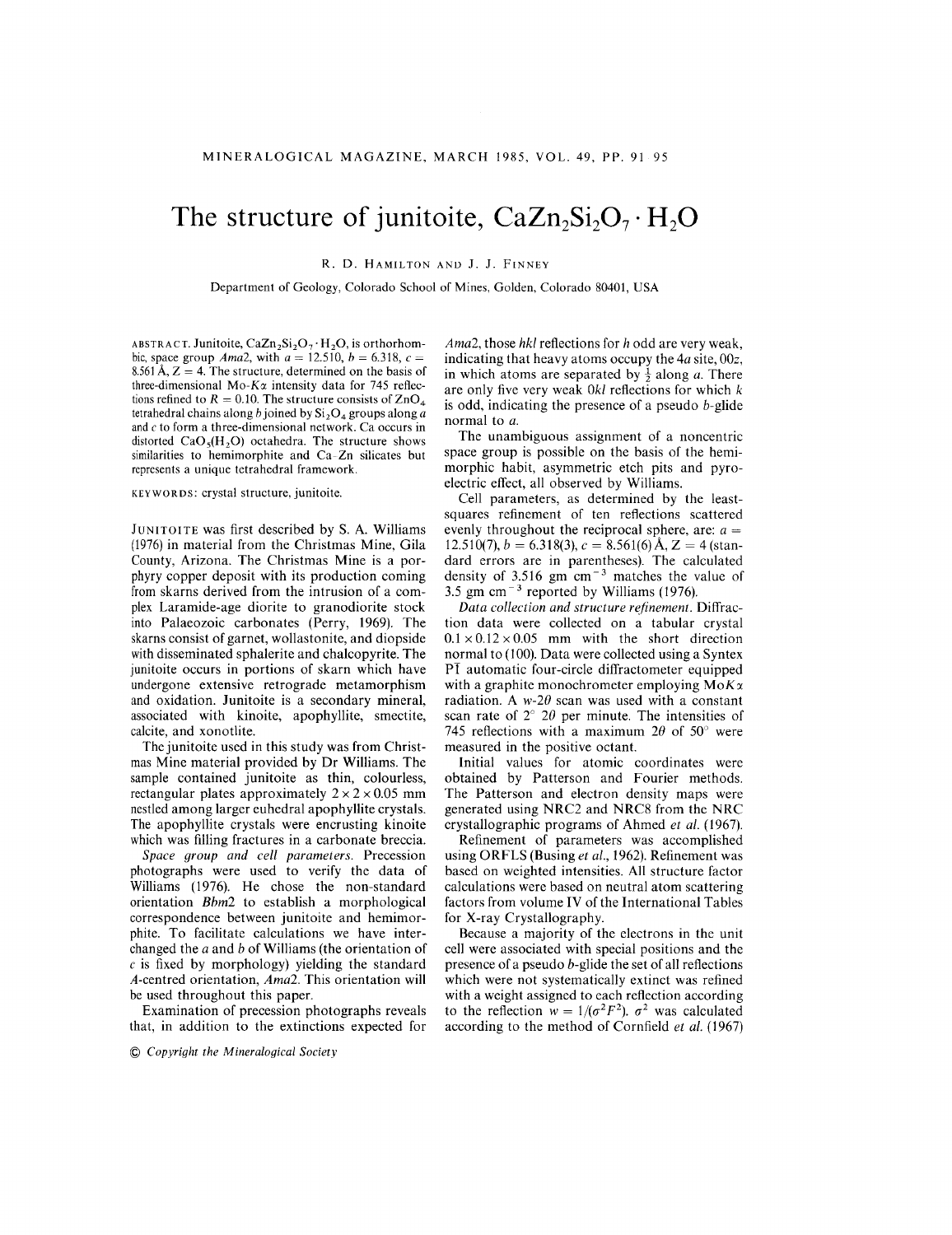## R. D. HAMILTON AND J. J. FINNEY

| site<br>Atom         |                | X.          | Υ            | z          | $B(A)^2$ |
|----------------------|----------------|-------------|--------------|------------|----------|
| Zn(1)                | 4a             | $\bf{0}$    | $\mathbf{0}$ | 0.0000     | 1.23(10) |
| Zn(2)                | 4a             | 0           | $\Omega$     | 0.4963(14) | 0.15(07) |
| Ca                   | 4 <sub>b</sub> | 1/4         | 0.2462(12)   | 0.1119(11) | 0.40(12) |
| O(4)                 | 4 <sub>b</sub> | 1/4         | 0.7721(44)   | 0.3270(28) | 0.46(36) |
| $H_{2}$ <sup>O</sup> | 4 <sub>b</sub> | 1/4         | 0.2746(64)   | 0.3785(45) | 3.22(87) |
| Si                   | 8с             | 0.1316(03)  | 0.7348(11)   | 0.2359(12) | 0.32(09) |
| O(1)                 | 8 <sub>C</sub> | 0.0437(12)  | 0.7438(30)   | 0.3764(19) | 0.72(25) |
| O(2)                 | 8 <sub>c</sub> | 0.1213(15)  | 0.5314(29)   | 0.1360(31) | 1.10(36) |
| O(3)                 | 8c             | 0, 1263(14) | 0.9517(32)   | 0.1249(31) | 1.21(34) |
|                      |                |             |              |            |          |

Table I. Atomic parameters for junitoite<br>(standard error in parentheses)



FIG. 1. Junitoite viewed along [010] (y coordinate of atom in hundredths).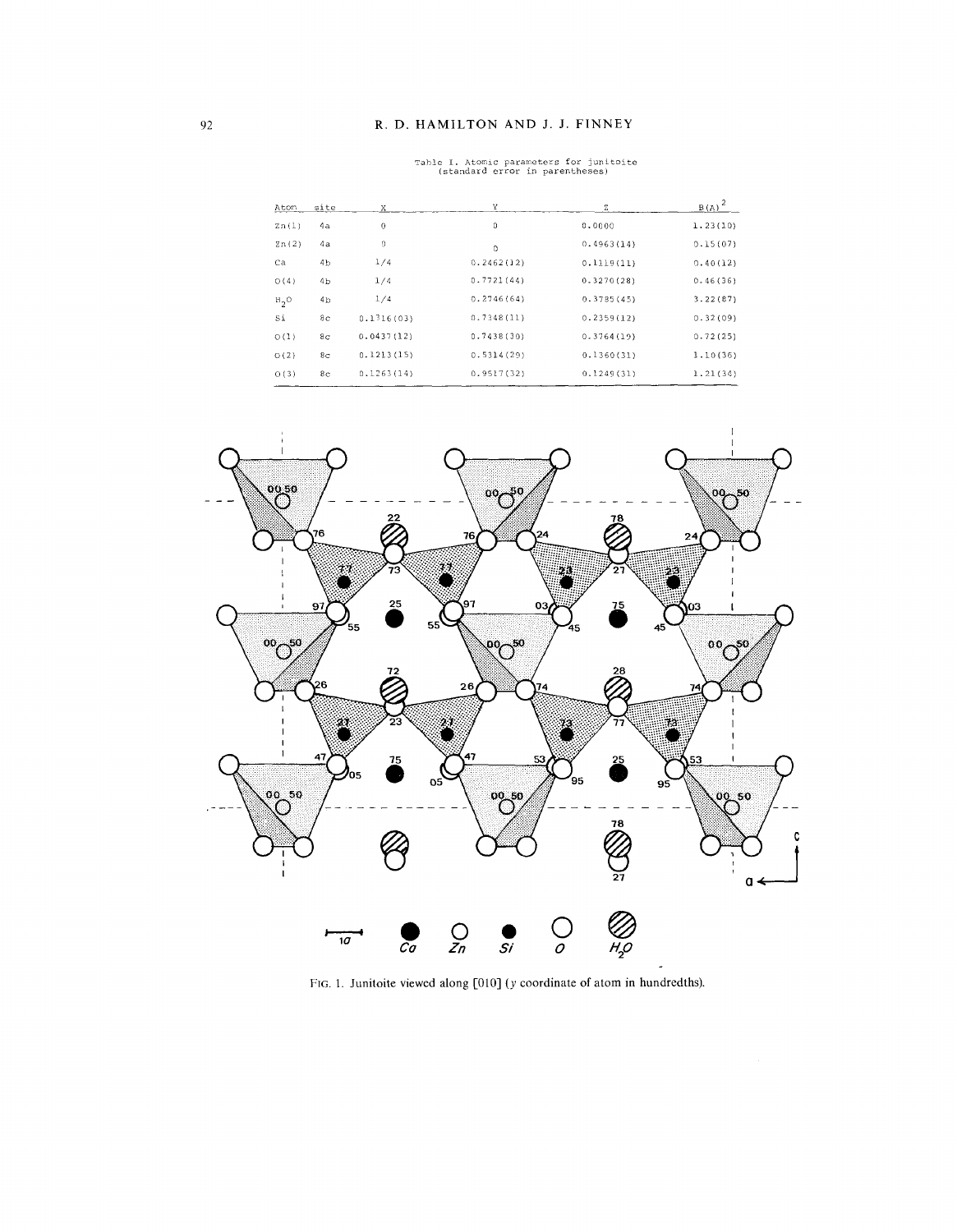to prevent the assignment of unreasonably high weights to the stronger reflections.

The final discrepancy factors for all reflections, using isotropic temperature coefficients were  $R = 0.100$  for unweighted data and  $R = 0.086$  for weighted data. Attempts at refinement with anisotropic temperature coefficients produced a number ofnegative coefficients.

The only difference in systematic extinctions between*Ama2* and *Aba2* is the *Okl* reflections. For *Ama2, Okl* reflections are present when  $k+l = 2n$ , whereas  $Aba2$  has reflections present when  $k = 2n$ ,  $l = 2n$ . Although five very weak reflections can be observed on Weissenberg photographs which indicate the correct space group is *Ama2*, an attempt was made to refine the structure in *Aba2* because the diffractometer data are compatible with the systematic extinctions for this space group.

It is possible to shift the entire structure intact from Ama2 to *Aba2* by moving the origin so that  $(x,y,x)_{Aba2} = (x-\frac{1}{4}, y-\frac{1}{4},z)_{Ama2}$ . Upon shifting the origin the two fourfold zinc positions are transformed into a single eightfold position, and two of the eightfold oxygen sites are recombined into two neweightfold sets. The remaining fourfold special

positions transform into equivalent positions in *Aba2.* In space group *Aba2* the structure refines to  $R = 0.097$  and  $R = 0.087$ . The final atomic position parameters for *Aba2* differed from the transformed parameters in *Ama2* by less than the standard error associated with each of the parameters. The final atomic position parameters for space group *Ama2* are given in Table 1.

It is impossible to tell from the final refinement which space group is correct. Although *Aba2* is preferable based on the degree of freedom it provides the zinc atoms and Pauling's principle of parsimony, *Ama2* produces less distortion of the coordination polyhedra and provides a structure in which the site symmetry of the cations is more similar to other zinc silicates. The final choice of Ama2 is based, however, on the film data.

*Description of the structure.* Fig. 1 shows a polyhedral drawing of the structure of junitoite viewed along [010]. Fig. 2 is a view along [OOIJ of a portion of the structure bounded approximately by  $z = \frac{1}{4}$  and  $z = \frac{3}{4}$ . Zinc occurs in  $ZnO_4$  tetrahedra which share corners to form continuous  $ZnO<sub>3</sub>$ chains along [010]. These chains are linked in the [OOIJ direction by silicon tetrahedra, each of which



FIG. 2. Junitoite viewed along [001] (z coordinate of atom in hundredths).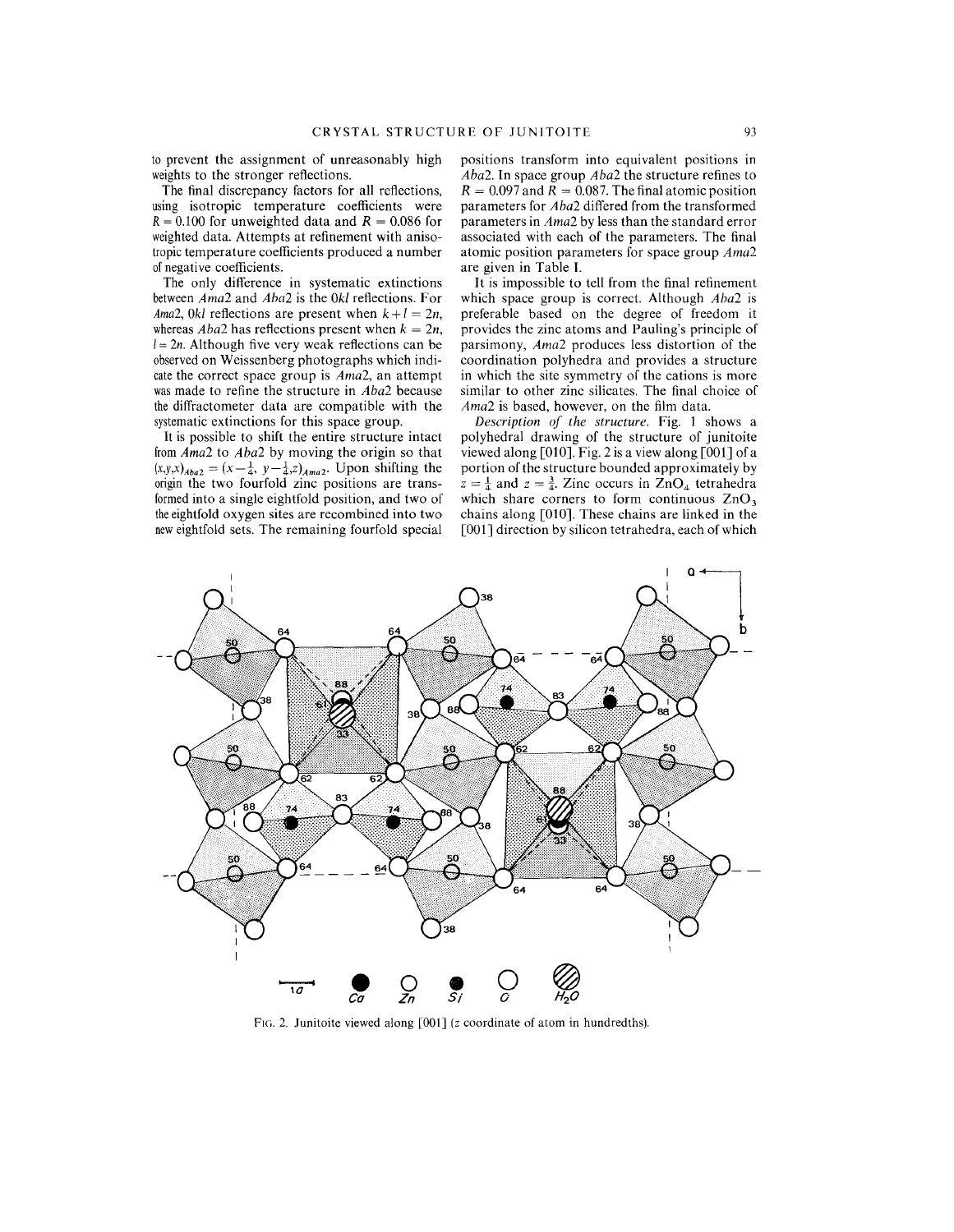|    |          | $Zn(1) - Q(1)$ 2x 1.947(29) A |  | $Si - O(1)$ 1.630(40)A          |
|----|----------|-------------------------------|--|---------------------------------|
|    |          | $O(3)$ 2x 1.932(38)           |  | $Q(2)$ 1.549(46)                |
|    |          | $Zn(2) - O(1)$ 2x 1.994(35)   |  | $O(3)$ 1.669(46)                |
|    |          | $0(2)$ 2x 1.942(42)           |  | $O(4)$ 1.690(53)                |
| Ca |          | $-0(2)$ 2x 2.425(40)          |  | $Si - O(4) - Si bridging angle$ |
|    |          | $O(3)$ 2x 2.422(40)           |  | $122.4^{\circ}$                 |
|    | O(4)     | 2.444 (47)                    |  |                                 |
|    | $H_{2}O$ | 2.291(70)                     |  |                                 |
|    |          |                               |  |                                 |

Table II. Interatomic distances for junitoite (standa~d error in parentheses, nx refers to n number of equivalent distances)

is a member of an  $Si<sub>2</sub>O<sub>7</sub>$  disilicate group, to form zinc silicate sheets parallel to (010). These sheets join through the bridging oxygen of the disilicate groups 0(4) along *a* to form a three-dimensional tetrahedral framework.

The two sets of zinc tetrahedra are slightly distorted and not identical, as can be seen from the bond lengths given in Table **II.** The average tetrahedral angle is close to ideal and the average Zn-O bond length of  $1.954 \text{ Å}$  is identical to that found in hemimorphite (McDonald and Cruickshank, 1967) and similar to the 1.95A average for all zinc silicates.

The  $Zn(1)$  and  $Zn(2)$  tetrahedra are linked alternately through a shared corner oxygen 0(1), forming crenulated  $ZnO<sub>3</sub>$  chains. These chains are different from silicate chains in that two oxygens of each tetrahedron 0(1) lie in a common basal plane and two lie in common apical plane,  $O(2)$  and  $O(3)$ . Each unit cell contains two sets of these chains along 010 through the origin and related points. The sets have an opposite sense of crenulation as required by the space group symmetry.

The silicon tetrahedra form isolated  $Si<sub>2</sub>O<sub>7</sub>$  disilicate groups sharing a common oxygen 0(4). The disilicate groups are arranged across a mirror plane as they are in hardystonite (Louisnathan, 1969) and hemimorphite (McDonald and Cruickshank, 1967). It may well be that the association of disilicate groups with mirror planes determines the space group, *Ama*2, of junitoite. In *Aba*2 the group falls astride a b-glide with a twofold axis through the bridging oxygen, a configuration not found in any other mineral containing  $Si<sub>2</sub>O<sub>7</sub>$  groups.

The average Si-O bond length,  $1.634 \text{ Å}$ , is consistent with other silicates and zinc silicates but the range of bond lengths,  $1.55$  to  $1.69$  Å, is rather large and the 1.55A Si-O bond is unusually short. The Si-O-Si angle through the bridging oxygen is 122.4 $\degree$  which is smaller than the average of 131.5 $\degree$ for all disilicate groups in which the bridging oxygen is in threefold coordination (Baur, 1971).

Calcium occurs in isolated, distorted  $CaO<sub>5</sub>(H<sub>2</sub>O)$ octahedra which lie on a mirror plane. Four oxygens  $(O(2) \times 2, O(3) \times 2)$  lie in a plane approximately parallel to (DOl) and slightly above the calcium. The Ca-O bond lengths within the plane are 2.42 A. Below the Ca on the mirror plane at a distance of  $2.44 \text{ Å}$  is a fifth oxygen, O(4), which is also the bridging oxygen of the disilicate group. Above the Ca at a distance of  $2.29 \text{ Å}$  is a water molecule. The Ca-O bond lengths fall at the maximum expected value based on ionic radius and observed bond lengths in other structures.

*Discussion.* Structurally, junitoite is more closely related to hemimorphite  $\text{Zn}_4\text{SiO}_2\text{O}_7(\text{OH})_2 \cdot \text{H}_2\text{O}$ than it is to the calcium zinc silicates hardystonite  $Ca_2ZnSi_2O_7$  and clinohedrite  $CaZnSiO_4 \cdot H_2O$ . Both junitoite and hemimorphite (McDonald and Cruickshank, 1967) contain highly articulated  $ZnO<sub>3</sub>$  tetrahedral chains bridged by  $Si<sub>2</sub>O<sub>7</sub>$  disilicate groups to form a three-dimensional tetrahedral network. In hemimorphite the network is compact except for channels along  $\frac{1}{2}$ , 0, *X* and 0,  $\frac{1}{2}$ , *Z* which connect cavities at  $z = 0$  and  $\frac{1}{2}$  which contain the water molecules (McDonald and Cruickshank, 1967). In junitoite the network forms large isolated cavities elongate along c. The cavities contain the Ca in octahedral coordination and the water molecule.

Clinohedrite also contains  $ZnO<sub>3</sub>$  tetrahedral chains. These chains are linked by isolated Si04 tetrahedrons to form  $(ZnSiO<sub>4</sub>)$  sheets which are sandwiched between chains of edge sharing  $CaO<sub>6</sub>$ octahedra giving a layer-like structure (Venetopoulos and Rentzeperis, 1976). Hardystonite,  $Ca<sub>2</sub>ZnSi<sub>2</sub>O<sub>7</sub>$ , also has a layer-like structure. The layers are composed of  $Si<sub>2</sub>O<sub>7</sub>$  disilicate groups joined by isolated  $ZnO<sub>4</sub>$  tetrahedra (Louisnathan, 1969).

In junitoite and clinohedrite Ca is in distorted octahedral coordination with oxygen, and the OR and  $H_2O$  as available. In hardystonite Ca is an eightfold antiprism.